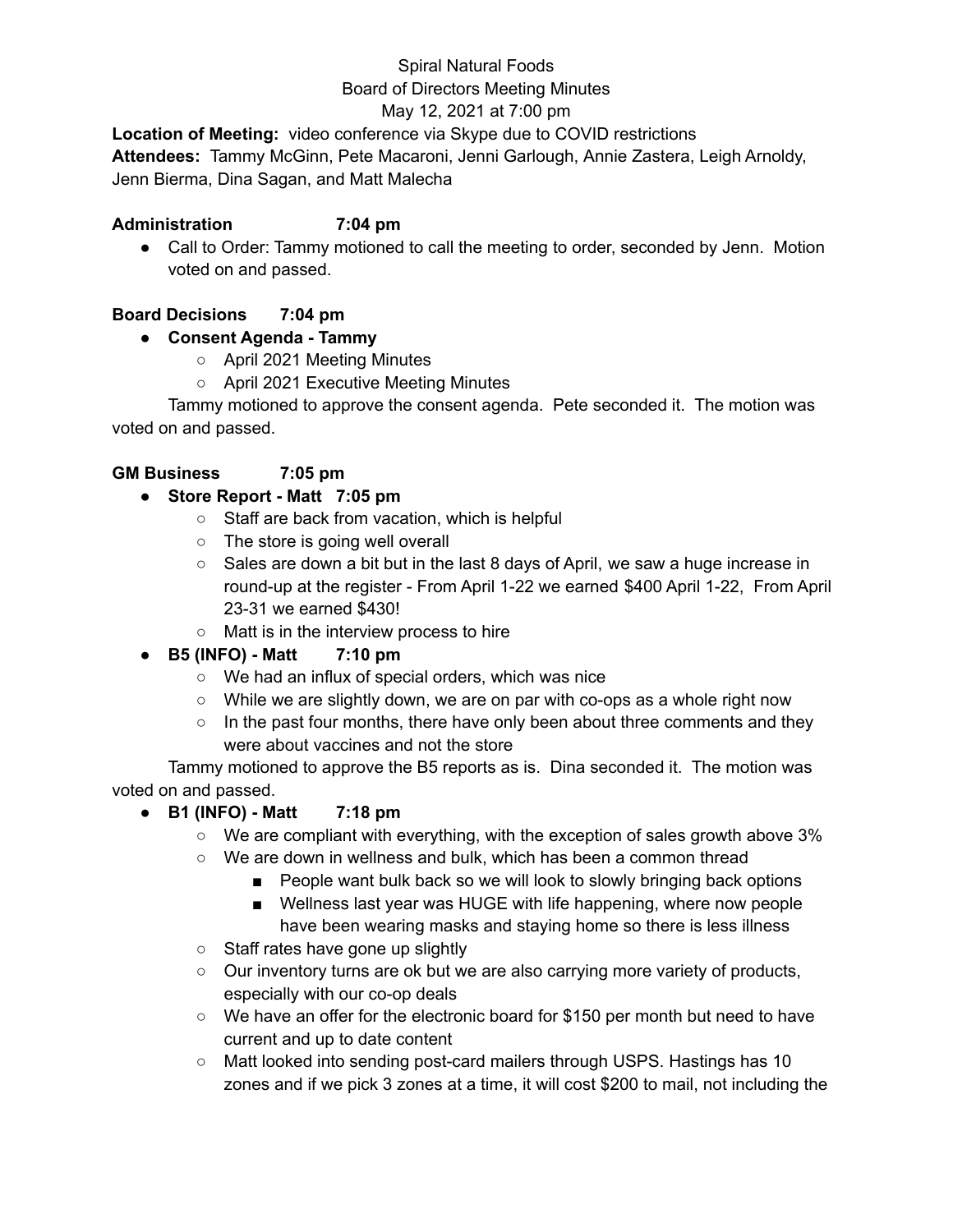#### Spiral Natural Foods

#### Board of Directors Meeting Minutes

#### May 12, 2021 at 7:00 pm

cost of printing. We discussed possibly looking into other local businesses to team up with to mail

- DIscussed paying for a Facebook ad as well
- Most of the numbers were a huge improvement

Tammy motioned to approve the B1 reports as is. Jenn seconded it. The motion was voted on and passed.

#### **Board Business 7:34 pm**

- **● C3 & C4 Policy - Tammy 7:34 pm**
	- We are currently still working on updating our calendar but do a good job overall (C3)
	- $\circ$  We do a good job with board meetings and discussions but should generally remember to stay on task (C4)
	- We discussed the possibilities of running the meeting any better One suggestion is to have committees do more discussions there and then write a detailed report to share with the board
	- We will all think and cycle back to this next month

Tammy motioned to approve the C3 Report as is. Leigh seconded it. The motion was voted on and passed. Tammy motioned to approve the C4 Report as is. Pete seconded it. The motion was voted on and passed.

- **● Bailey Vineyards Wine Event - Jenn 7:43 pm**
	- May 23rd We will need volunteers
	- The event committee will meet and ask for specific needs
	- We have bags being printed so we have enough to hand out
- **● Communications - Jenni, Jenn, Leigh 7:46 pm**
	- The social media calendar is out for June
	- Make sure you are getting your posts in on time

Tammy motioned to move to the closed executive session to discuss store expansion and capital campaign. Meeting moved to the closed executive session at 7:47 pm. The motion was seconded by Dina, voted on, and passed.

Tammy motioned to move out of the closed Executive session at 9:07 pm. Jenn seconded the motion. The motion was voted on and passed.

#### **Open Discussion:** None **Assigned Responsibilities that resulted from Board Meeting:**

| Task                                                                                    | <b>Responsible Party</b> | <b>Completion Goal Date</b> |
|-----------------------------------------------------------------------------------------|--------------------------|-----------------------------|
| Brainstorm ideas on how to<br>stay on task better & how to<br>streamline board meetings | All Members              | Next Meeting                |
|                                                                                         |                          |                             |